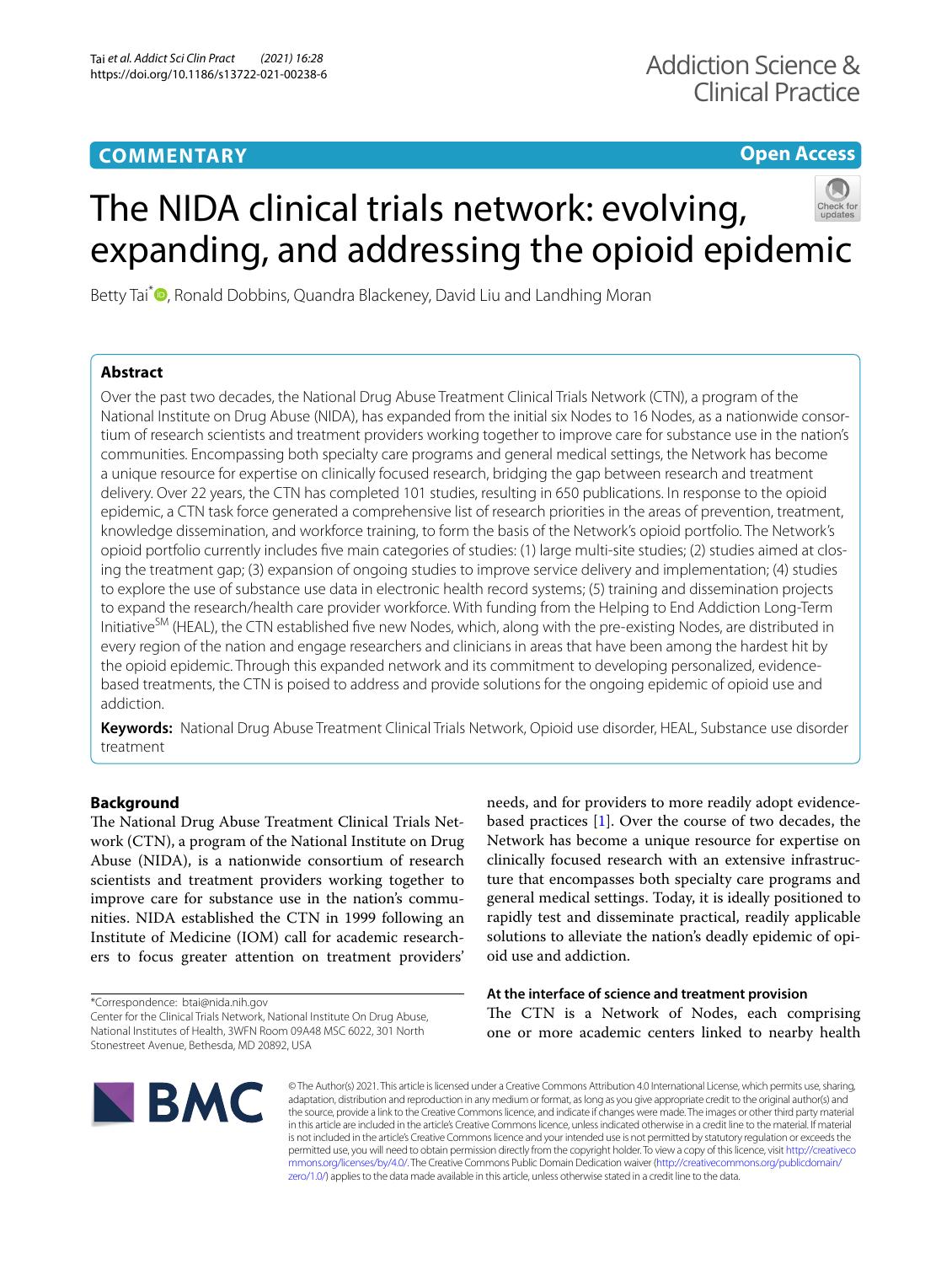systems, treatment programs, and provider practices. The researchers and providers in the CTN Nodes collaborate to design and conduct rigorous, multi-site clinical trials and other clinical studies that have potential to improve substance use treatment access or outcomes. To date, the Network has initiated over 100 studies, and Network investigators have published over 650 papers. This work has opened pathways for signifcant new treatment approaches and shed important light on treatment alternatives. One recent trial, for example, was instrumental in convincing the U.S. Food and Drug Administration to grant clearance, for the frst time for any disease, for a digital therapeutic  $[2]$  $[2]$ . The trial showed that the therapy, called reSET in its commercial digital therapeutic form, efectively treats cannabis, cocaine, stimulant, and alcohol use disorders [[3](#page-8-2)].

To initiate a research project in the CTN, the researchers and providers in a Node or Nodes submit a research proposal to the CTN Research Development Committee for peer review. Review criteria are no less stringent than those used to assess the worthiness of any NIH research: (1) signifcance of the research question, (2) investigators' experience, (3) innovation, (4) approach to the research question, (5) environment, (6) readiness for multi-site implementation, and (7) budget. Proposals with adequate scores and programmatic priority advance to research protocol development, with input and assistance from the Network data and statistics coordinating center and clinical coordinating center. Most projects in the CTN are led cooperatively by investigators from multiple Nodes; this practice, and the multi-site nature of the trials, ensure that as many collaborators as is practical feel ownership in, contribute to, and learn from the project.

Through their participation in the CTN, researchers have become better acquainted with treatment providers' practical concerns, and providers have learned to formulate research questions and conduct clinical research with high scientifc and ethical integrity. Young scientists also obtain training and mentoring from the CTN, either by joining a project or through a fellowship arrangement. The CTN's training platform also extends internationally, via its INVEST fellowships.

For the frst years of the Network's existence, almost all participating treatment providers worked in specialized community substance use treatment programs. Today, partners include primary care, emergency care, and other non-substance use specialty providers. This crucial expansion enables the Network to take advantage of opportunities arising from health care reforms that have integrated substance use care, for the frst time, with mainstream medicine  $[4]$  $[4]$ . The Mental Health Parity and Addiction Equity Act of 2008 and the Afordable Care Act (ACA) of 2010 mandate that insurers cover and reimburse treatment for substance use disorders similarly to other chronic diseases [[5\]](#page-8-4). Federal and state laws now authorize practitioners with a broader array of credentials to provide substance use treatment, and in more diverse settings, compared to previously.

These reforms established essential conditions for the goal that has guided CTN research since its beginning: a comprehensive treatment system that answers to the chronic nature of substance use disorders [\[6](#page-8-5)]. Such a system will integrate substance use treatment with care for comorbid somatic and psychological conditions. In such a system, every encounter with a medical professional will include an assessment potentially leading to treatment or referral for treatment. However, although health care reforms have greatly enhanced prospects for reaching this goal, many challenges remain in the way of making it a reality. These include identifying appropriate roles for many types of practitioners in substance use treatment, assessing and addressing their educational needs with respect to substance use issues, and establishing mechanisms of coordination. The CTN, with its abundant experience in practice-oriented research and rich two-way relationships with providers in both specialty care and general medical settings, is well equipped to tackle these problems.

#### **The Network and the opioid epidemic**

In 2015, after rising steadily since 1999, the number of people in the U.S. dying annually from opioid overdoses began a sharp ascent [\[7](#page-8-6)]. By 2017, the yearly death toll was over 47,000  $[8]$  $[8]$ , more than the number of traffic fatalities [[9](#page-8-8)], and an estimated 2.1 million people were estimated to have an opioid use disorder [\[10\]](#page-8-9). For the frst time in decades, overall life expectancy in the United States fell, due in large part to deaths from drug overdoses [[11\]](#page-8-10).

Alarmed by this escalation, the CTN in 2016 formed a special opioid task force to determine how best to mobilize its resources to combat the epidemic. The task force generated a comprehensive list of research priorities in the areas of prevention, treatment, knowledge dissemination, and workforce training (Table  $1$ ). This list remains the basis of the Network's opioid research portfolio today.

The Network's strategy assigns the highest priority to research and education to optimize the use of medication for opioid use disorder (MOUD). In the United States, medications approved for the treatment of opioid use disorder (OUD) include buprenorphine, extended-release naltrexone, and methadone; buprenorphine and extended-release naltrexone can be prescribed and managed in office-based practice [[12](#page-8-11), [13](#page-8-12)]. If used to their fullest potential, these medications could signifcantly curtail the impact of the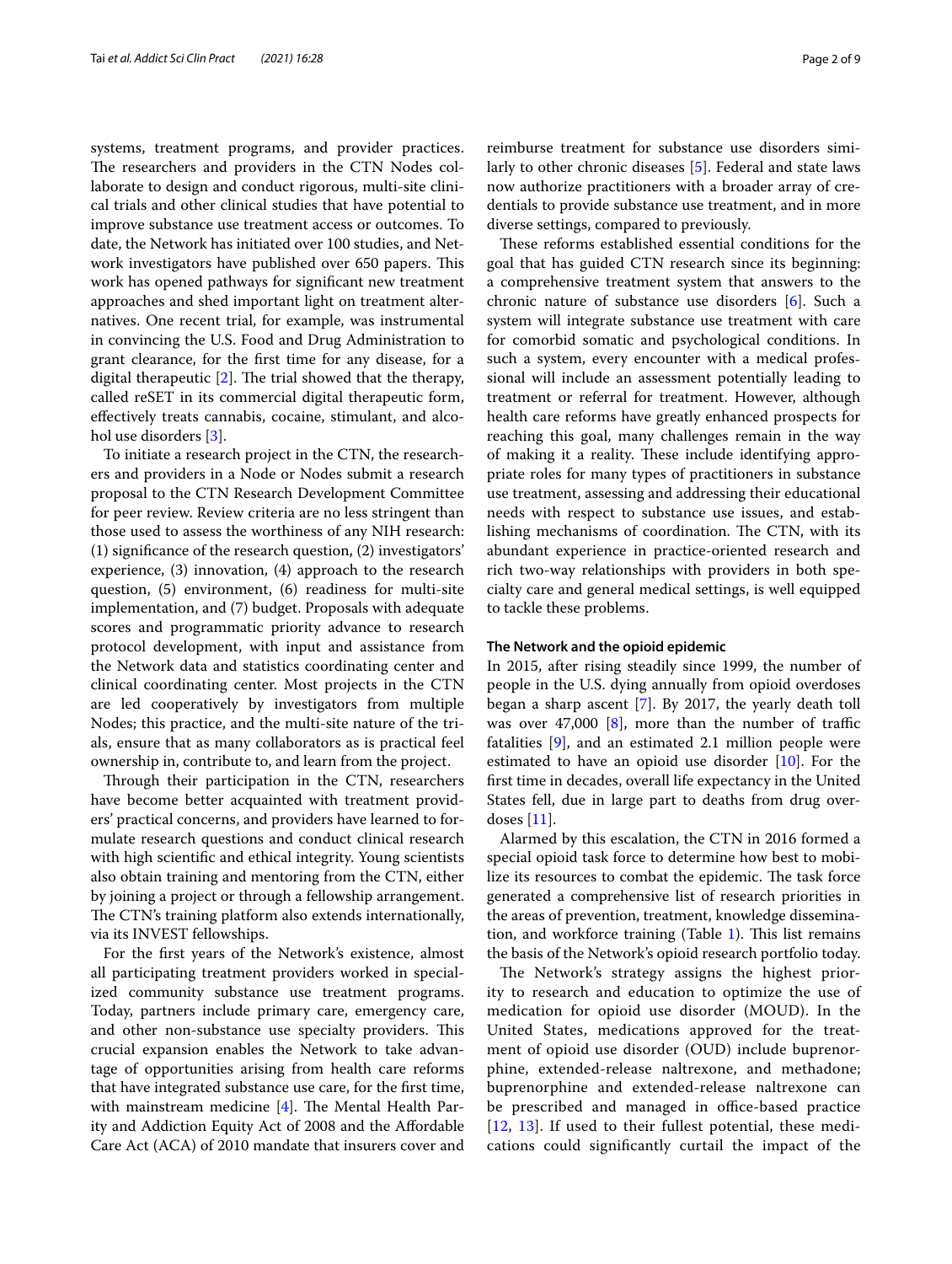# <span id="page-2-0"></span>**Table 1** CTN Opioid Research Goals

| Prevention                                                                                                                                                              |
|-------------------------------------------------------------------------------------------------------------------------------------------------------------------------|
| . Develop brief, sensitive screening tools suitable for use in busy medical practices                                                                                   |
| •Detect risk levels for opioid misuse and abuse                                                                                                                         |
| •Match risk levels to appropriate actions, e.g., counseling or treatment                                                                                                |
| Treatment                                                                                                                                                               |
| Increase access to treatment                                                                                                                                            |
| -Expand patient entry points to include, for example, ED, OB/GYN, neonatal care, pediatrics, infectious disease care, dental, pain clinics, criminal<br>justice systems |
| . Engage community pharmacies as potential sites for patient recruitment                                                                                                |
| -Adopt effective methods used in other therapeutic areas to reach patients who are in resource-deprived or rural areas                                                  |
| ·Improve OUD treatment quality                                                                                                                                          |
| Implement best practices of MOUD in specialty care and primary care settings                                                                                            |
| •Adopt chronic care model with emphasis on patient-centered approaches for OUD management                                                                               |
| -Adapt digital technology such as eHealth to reach patients in rural areas; adopt electronic devices to enhance patient engagement, monitoring, and<br>diagnosis        |
| Dissemination                                                                                                                                                           |
| •Adapt the "learning health care system"                                                                                                                                |
| Use electronic health record systems to engage providers and patients to participate in research and expeditiously translate research results into<br>effective care    |
| Training                                                                                                                                                                |
| •Train research workforce                                                                                                                                               |

opioid epidemic. Instead, they are grossly underused  $[14–16]$  $[14–16]$  $[14–16]$  $[14–16]$ , and when they are used, it is often to less than their full potential [[17\]](#page-8-15). Multiple factors contribute to this situation, including regulations that require special licensing and limit caseloads, lack of proficiency in initiating and managing these treatments, and disjointed service delivery and coordination [\[18](#page-8-16), [19\]](#page-8-17). Other barriers include limited geographic access to treatment providers [[20\]](#page-8-18), stigma associated with OUD, and a lack of resources for many patients who are in compromised economic conditions [[21\]](#page-8-19).

The CTN set objectives of increasing MOUD use in general medical settings and improving MOUD treatment quality and patient engagement, all within the context of a fully integrated continuum of care. A recent multi-site trial illustrates the CTN's capacity to promote these goals by clarifying issues that can complicate and hinder effective treatment decisions. The results demonstrated that buprenorphine and extended-release naltrexone are equally efective for patients who complete initiation, but that more patients drop out of treatment before completing initiation on extended-release naltrexone  $[22]$  $[22]$ . This is highly useful information for providers and patients; it reinforces the need to assist patients through the difficult process of completely withdrawing from misused opioids that must precede initiation on naltrexone, an opioid antagonist. (Buprenorphine, an opioid partial agonist, requires only that patients enter withdrawal.)

In 2017, the president declared the opioid epidemic a national public health emergency [\[23](#page-8-21)]. As part of the government-wide response to the epidemic, Congress gave the National Institutes of Health (NIH) a supplemental appropriation to conduct the Helping to End Addic-tion Long-Term Initiative<sup>SM</sup> (HEAL) [\(https://heal.nih.](https://heal.nih.gov/) [gov/\)](https://heal.nih.gov/). The NIH and NIDA directed a substantial share of HEAL funding to an expansion of the CTN and its opioid research efforts, recognizing the Network's mature capacity and readiness to rapidly test ideas for practice improvements, in trials ranging from small and local to nationwide, and to facilitate the introduction of research fndings into actual practice.

With HEAL funding, the CTN established five new Nodes, which, along with the pre-existing Nodes, are dis-tributed in every region of the nation (Fig. [1\)](#page-3-0). The new Nodes have engaged researchers and clinicians in areas that have been among the hardest hit by the opioid epidemic: Appalachian (Western Pennsylvania and West Virginia), Greater Intermountain (Utah), Great Lakes (Illinois and Wisconsin), Southwest (New Mexico), and Greater Southern California. The Network expanded its already ambitious opioid portfolio to encompass fve categories of studies (Table [2](#page-4-0)):

• Large multi-site studies to answer questions that previously were out of reach due to budget constraints. Among these are: (a) how best to engage and equip personnel at more patient encounter points, (e.g.,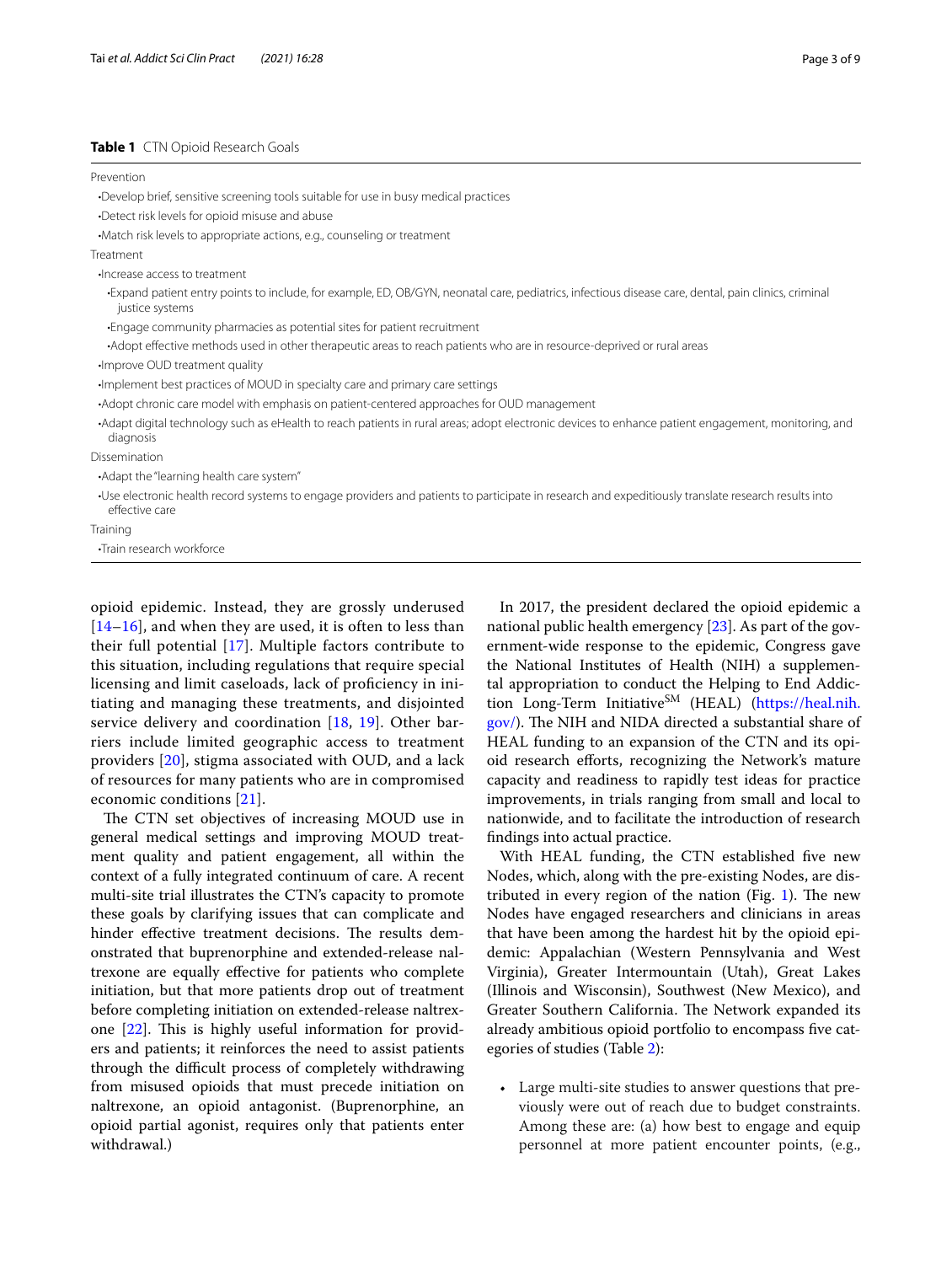

<span id="page-3-0"></span>family medical practices, community pharmacies, obstetrics and gynecology practices) to identify and refer people with substance use issues for treatment, etc.; (b) how to efficiently coordinate substance use treatment with treatment for other patient conditions in primary care; and, (c) how to amplify the substance use treatment workforce.

- Studies aimed at closing the treatment gap, by determining how best to deliver quality treatment to severely underserved populations.
- Expansion of ongoing studies to efficiently generate essential knowledge on improving service delivery and implementation.
- Studies to explore the inclusion of substance use data in electronic health record systems, and the potential for these data to generate relevant clinical information and enhance patient care.
- Training and dissemination projects to expand the research/health care provider workforce.

In recognition of the dissemination and implementation hurdles that often slow the translation of research fndings into practice, many of these studies are designed to evaluate not only the clinical efectiveness of the treatment strategies of interest, but also the feasibility and efficacy of methods for implementing those strategies in the "real world."

# **Conclusion**

The NIDA CTN, like the IOM, views bridging research and treatment provision as a critical route to a treatment system that can provide every patient with a personalized, evidence-based continuum of care for their substance use disorders. The Network has nurtured and continues to expand a nationwide contingent of clinically aware researchers, clinician-researchers, and researchattuned providers. Throughout its history, the Network has adapted to take advantage of new opportunities, recent examples being research on digital therapeutics [[24\]](#page-8-22) and data science [[25\]](#page-8-23). Its history and growth have endowed the CTN with capacity to play a unique role in addressing the ongoing epidemic of opioid use and overdose.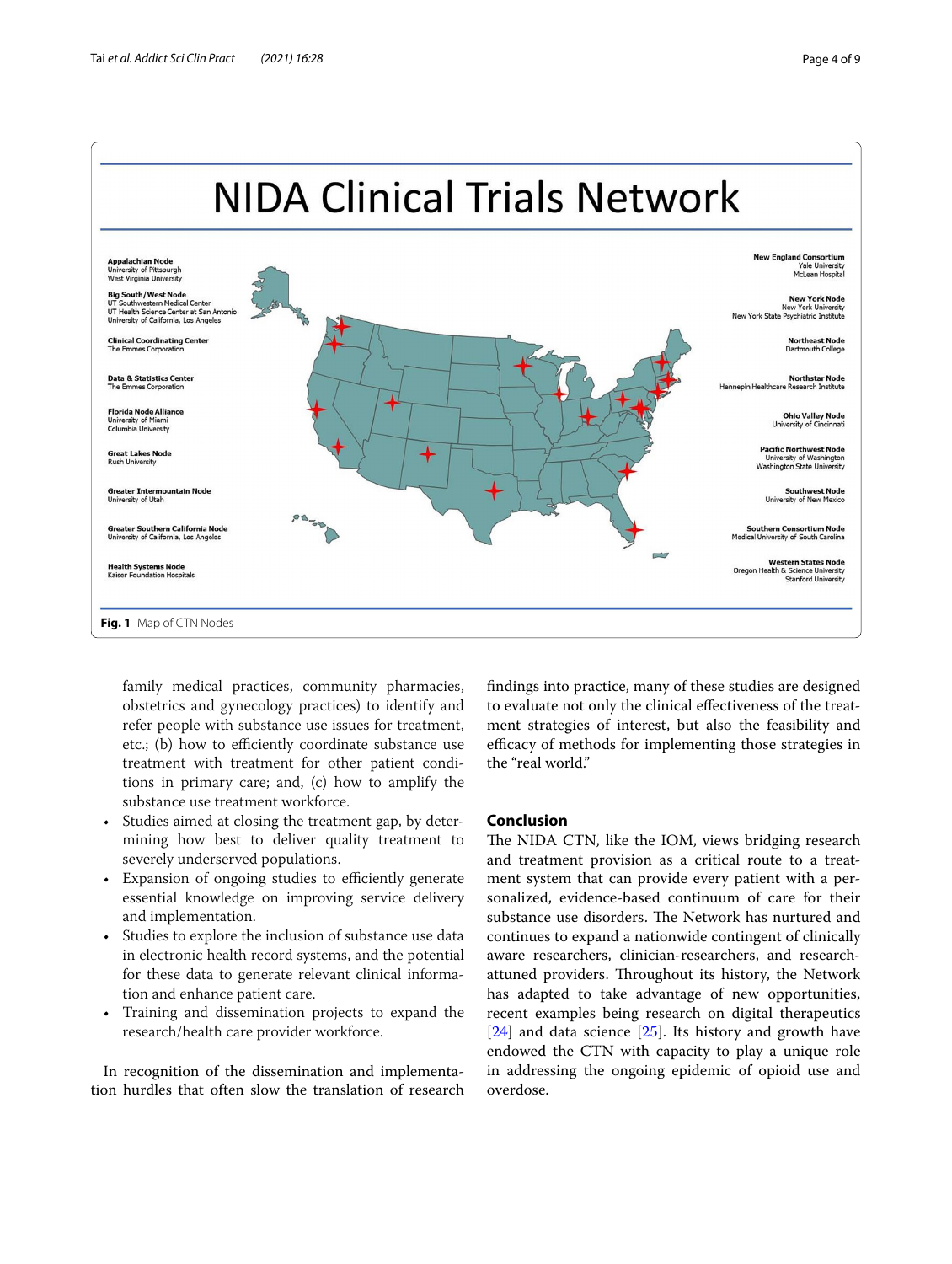<span id="page-4-0"></span>

|                              | Table 2 $CTN$ HEAL Projects                                                                                                                                                                 |                                                                                                                    |                                                                                                                                                                                                                                                                                                                                |                                                                                                                                                 |                                                                                |                                                                         |
|------------------------------|---------------------------------------------------------------------------------------------------------------------------------------------------------------------------------------------|--------------------------------------------------------------------------------------------------------------------|--------------------------------------------------------------------------------------------------------------------------------------------------------------------------------------------------------------------------------------------------------------------------------------------------------------------------------|-------------------------------------------------------------------------------------------------------------------------------------------------|--------------------------------------------------------------------------------|-------------------------------------------------------------------------|
| CTN <sub>No</sub>            | Project title                                                                                                                                                                               | Lead Investigators (Node)                                                                                          | Design                                                                                                                                                                                                                                                                                                                         | Outcomes                                                                                                                                        | Settings                                                                       | # of Sites (N)                                                          |
| Large, Multi-Site OUD Trials |                                                                                                                                                                                             |                                                                                                                    |                                                                                                                                                                                                                                                                                                                                |                                                                                                                                                 |                                                                                |                                                                         |
| CTN-0080                     | Release and Daily Buprenor-<br>Expectant Mothers (MOMs):<br>Trial Comparing Extended-<br>A Pragmatic Randomized<br>Medication Treatment for<br>Opioid Use Disorder in<br>phine Formulations | Theresa Winhusen (Ohio Valley)                                                                                     | 2-arm RCT (SL-BUP vs. XR-BUP)                                                                                                                                                                                                                                                                                                  | postpartum; NOWS severity<br>pregnancy and 12-month<br>Illicit opioid use during                                                                | Office-based                                                                   | 12 (300)                                                                |
| CTN-0097                     | ing the Real-World Effective-<br>Naltrexone (SWIFT): Improv-<br>ness of Injection Naltrexone<br>Initiate Fast Treatment with<br>Surmounting Withdrawal to<br>for Opioid Use Disorder        | Adam Bisaga, Ned Nunes (Greater New York)                                                                          | arms (rapid vs. standard XR-<br>Cluster randomized trial, 2<br>NTX induction)                                                                                                                                                                                                                                                  | Proportion of patients receiv-<br>ing first XR-NTX injection                                                                                    | Specialty care                                                                 | 6 (Up to 450)                                                           |
| CTN-0098                     | Engagement (EXHIT ENTRE)<br>Trial to Enhance Treatment<br>Exemplar Hospital Initiation                                                                                                      | (Northstar) Todd Korthuis (Western<br>Gavin Bart<br>States)                                                        | Comparative effectiveness trial,<br>2 arms (Addiction-Medicine<br>Consultation Services (ACS)<br>with XR-BUP vs. ACS TAU);<br>Implementation trial                                                                                                                                                                             | engaged in OUD care on<br>34 <sup>th</sup> day following hospital<br>Proportion of patients<br>discharge                                        | Hospital                                                                       | 5 (314)                                                                 |
| <b>CTN-0099</b>              | and VAlidaTIOn Network Trial<br>INitiated bupreNOrphine<br>Emergency Department-<br>(ED-INNOVATION)                                                                                         | Gail D'Onofrio, David Fiellin (New England<br>Consortium)                                                          | 2 arm RCT (SL-BUP vs. XR-BUP)                                                                                                                                                                                                                                                                                                  | engagement in formal addic-<br>SL-BUP induction in ED on<br>Effectiveness of XR-BUP and<br>tion treatment at 7 days                             | Department<br>Emergency<br>RCT                                                 | 30 (2000)                                                               |
| CTN-0100                     | gies for Opioid Use Disorder<br>and Discontinuation Strate-<br>Pharmacotherapy                                                                                                              | Optimizing Retention, Duration John Rotrosen, Ned Nunes (Greater New York)<br>Roger Weiss (New England Consortium) | (TAU and TAU + ACHESS) x 2<br>(TAU and TAU + reSET-O) x 3<br>meds (standard SL-BUP, high<br>(SL-BUP taper and Transition<br>TAU + reSET-O); Discontinu-<br>ation trial for SL-BUP ppts: 2<br>SL-BUP, XR-BUP); Retention<br>trial with XR-NTX (TAU vs.<br>behavioral interventions<br>Retention trial with BUP: 2<br>to XR-BUP) | Retention in MOUD treatment<br>within 1 year and no relapse<br>2 years; Successful taper<br>at 6 months, 1 year, and<br>for 6 months post-taper | Primary care<br>Specialty care                                                 | tion, N=up to<br>20 (Retention,<br>Discontinua-<br>$N = 1630;$<br>1000) |
| <b>CTN-0101</b>              | order Prevention (STOP) Trial<br>Subthreshold Opioid Use Dis-                                                                                                                               | Jennifer McNeely (Greater New York)<br>Jane Liebschutz (Appalachian)                                               | arms (STOP intervention vs.<br>Cluster randomized trial, 2<br>enhanced usual care)                                                                                                                                                                                                                                             | over 6 months of follow-up<br>adult primary care patients<br>Days of "risky" opioid use in                                                      | Primary Care                                                                   | 5 (60 PCPs; 480<br>patients)                                            |
| CTN-0102                     | Rural Expansion of Medication<br>Treatment for Opioid Use<br>Disorder                                                                                                                       | Yih-Ing Hser (Greater Southern California)                                                                         | 2 arms (OBOT vs. OBOT + tel-<br>Feasibility trial; Pragmatic trial,<br>emedicine)                                                                                                                                                                                                                                              | initiating or receiving MOUD<br>and retention on MOUD in<br>Proportion of OUD patients<br>rural communities                                     | opioid Treat-<br>office-based<br>Rural Primary<br>Telemedicine<br>ment<br>care | $N = 240,000$<br>$N = 48,000$<br>40 (Phase I;<br>(Phase II;<br>30       |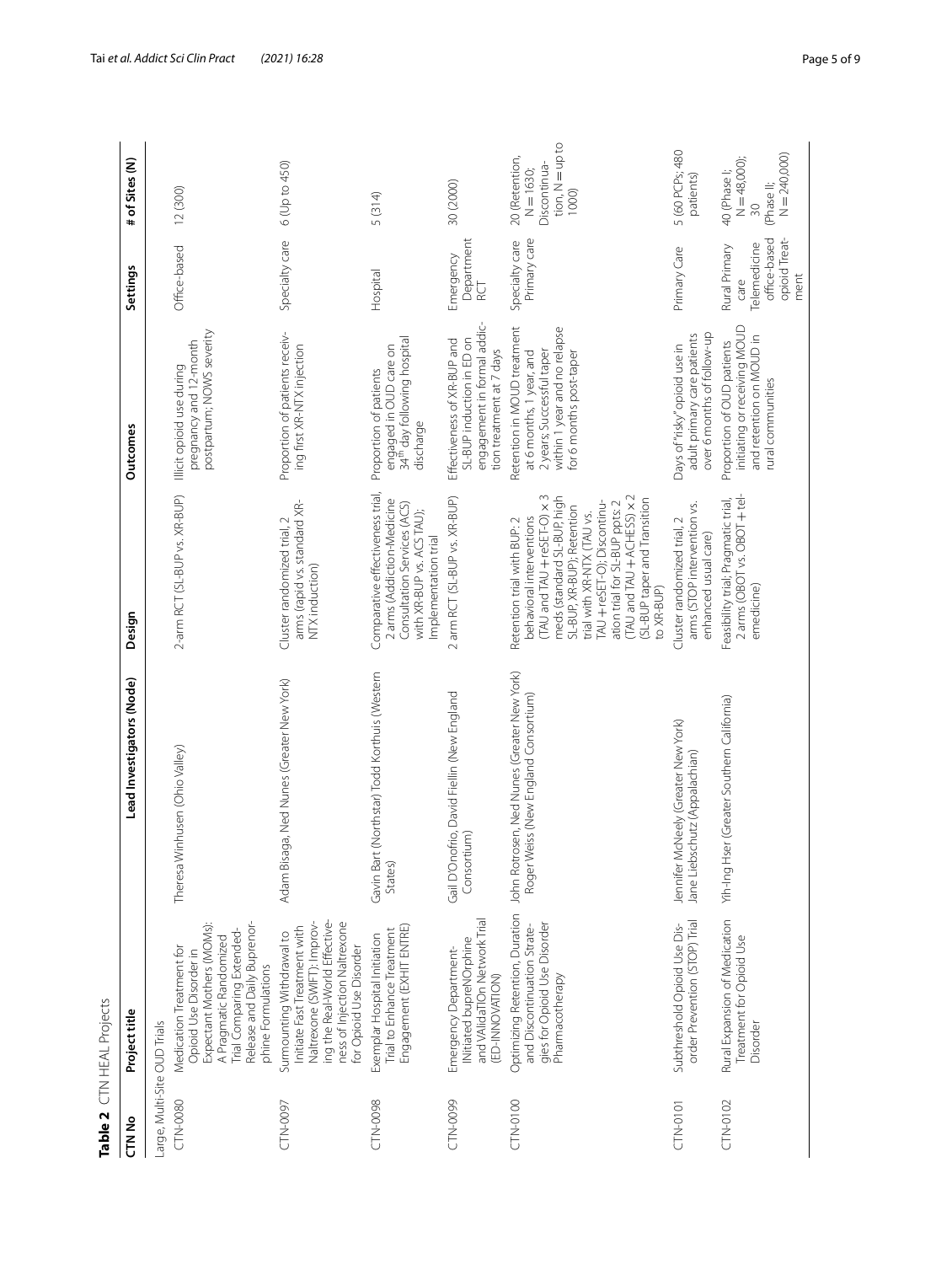| Table 2 (continued)                   |                                                                                                                                                                              |                                                                          |        |                                                                                                                                              |                                                                                                                                          |                                |                                                                                                                                |
|---------------------------------------|------------------------------------------------------------------------------------------------------------------------------------------------------------------------------|--------------------------------------------------------------------------|--------|----------------------------------------------------------------------------------------------------------------------------------------------|------------------------------------------------------------------------------------------------------------------------------------------|--------------------------------|--------------------------------------------------------------------------------------------------------------------------------|
| CTN No                                | Project title                                                                                                                                                                | Lead Investigators (Node)                                                | Design | Outcomes                                                                                                                                     |                                                                                                                                          | Settings                       | # of Sites (N)                                                                                                                 |
| Closing the Treatment Gap<br>CTN-0088 | Building & Initiative to Reach,<br>Engage, and Retain in MAT<br>DC Research Infrastructure<br>patients with OUD                                                              | Richard Schottenfeld (Mid-Atlantic)                                      |        | community-based outreach,<br>Single-arm: collaborative care<br>engagement, and recovery<br>model of MOUD provision;<br>support interventions | and satisfac-<br>adherence,<br>retention,<br>Treatment<br>tion                                                                           | Specialty care                 | 1(170)                                                                                                                         |
| CTN-0093                              | Pharmacy-based Prescription<br>Risk Screening Tool (PHARM-<br>Drug Monitoring Program<br>Validation of a Community<br>SCREEN)                                                | Gerald Cochran (Greater Intermountain)<br>Theresa Winhusen (Ohio Valley) |        | Cross-sectional, self-adminis-<br>tered health survey                                                                                        | adverse opi-<br>use, risk for<br>oid-related<br>outcomes<br>Substance                                                                    | Community<br>pharmacy          | 15 (1523)                                                                                                                      |
| CTN-0095                              | for Opioid Use Disorders in<br>Clinical Decision Support<br>Clinic-Randomized Trial of<br>Medical Settings                                                                   | Rebecca Rossom, Gavin Bart (Northstar)                                   |        | 2-arm: OUD Clinical Decision<br>Support or Usual Care                                                                                        | sis, Naloxone<br>tion, MOUD<br>OUD diagno-<br>MOUD pre-<br>covered by<br>total days<br>orders or<br>scription<br>prescrip-<br>referrals, | Primary care                   | 30 (1500)                                                                                                                      |
| CTN-0096                              | Programs Serving American<br>Facilitation for Primary Care<br>and Addiction Treatment<br>for OUD Implementation<br>Culturally Centered MAT<br>Indian/Alaska Natives          | Aimee Campbell (Greater New York)<br>Kamilla Venner (Southwest)          |        | implementation intervention<br>ment and testing of MOUD<br>Cluster-randomized stepped<br>wedge, 2-phase develop-                             | initiated on<br>Proportion<br>patients<br>of OUD<br><b>MOUD</b>                                                                          | Specialty care<br>Primary care | 4 (200)                                                                                                                        |
| CTN-0105                              | prevention and treatment of<br>opioid and other substance<br>pharmacists and stakehold-<br>Integrating pharmacy-based<br>use disorders: A survey of<br>ers (Pharm-Serve-SUD) | Li-Tzy Wu (Mid-Southern)                                                 |        | Cross-sectional, one-time<br>survey                                                                                                          | and services<br>patient care<br>for SBIRT for<br>of, attitudes<br>about, and<br>to provide<br>Knowledge<br>intention<br>MOUD             | Community<br>pharmacy          | associations or<br>recruited from<br>1062 licensed<br>networks in<br>community<br>pharmacists<br>pharmacist<br>pharmacy<br>U.S |
| CTN-0107                              | Bridge to Treatment for<br>Peer recovery Support: A<br>Overdose Survivors                                                                                                    | Kelly Barth (Southern Consortium)                                        |        | 2-arm (Peer Recovery Coaches<br>vs. TAU)                                                                                                     | formal OUD<br>retention in<br>after enroll-<br>number of<br>treatment,<br>treatment,<br>overdoses<br>ment in<br>Engage-<br>ment          | department<br>Emergency        | $\infty$                                                                                                                       |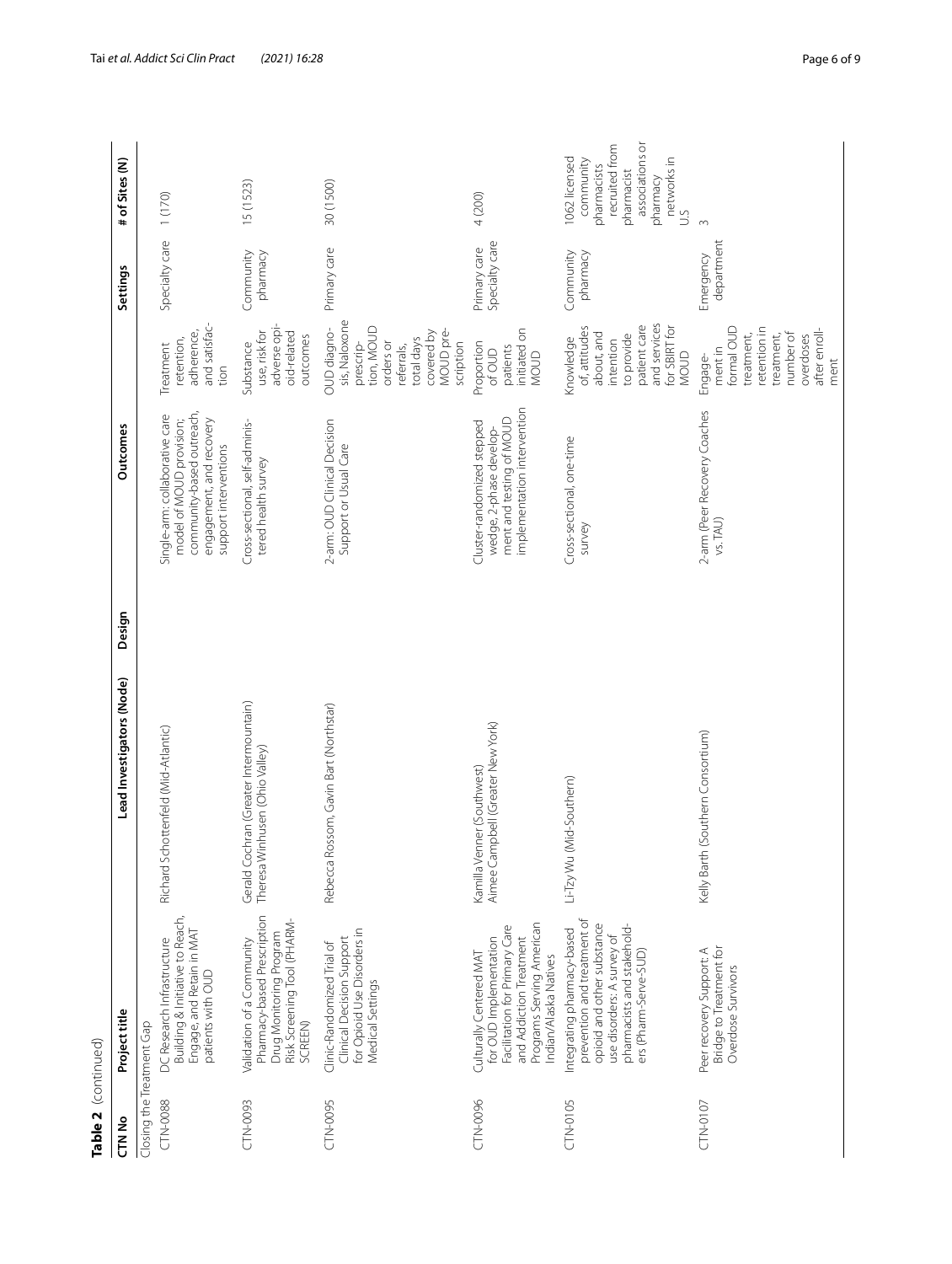| Table 2 (continued)               |                                                                                                                            |                                                    |                                                                                                                                                 |                                                                                                                                                                                                                            |                                     |                                |
|-----------------------------------|----------------------------------------------------------------------------------------------------------------------------|----------------------------------------------------|-------------------------------------------------------------------------------------------------------------------------------------------------|----------------------------------------------------------------------------------------------------------------------------------------------------------------------------------------------------------------------------|-------------------------------------|--------------------------------|
| CTN No                            | Lead Investigators (Node)<br>Project title                                                                                 | Design                                             | Outcomes                                                                                                                                        |                                                                                                                                                                                                                            | Settings                            | # of Sites (N)                 |
| Expansion of Existing OUD Studies |                                                                                                                            |                                                    |                                                                                                                                                 |                                                                                                                                                                                                                            |                                     |                                |
| CTN-0074-A-1                      | Primary care Opioid Use Disorder Treatment<br>PROUD Economic Ancillary Study                                               | Sean Murphy (Health Systems)<br>Katharine Bradley  | from randomized controlled<br>Observational (data collected<br>trial comparing collabora-<br>tive care model and usual<br>primary care for OUD) | care and net<br>benefit from<br>intervention<br>care model<br>healthcare<br>sector per-<br>Costs of col-<br>compared<br>laborative<br>monetary<br>spective<br>to usual                                                     | Primary care                        | $12 (-120,000)$                |
| CTN-0079-A-1                      | Ancillary Study of the Adoption and Sustainabil-<br>ity of ED-Initiated Buprenorphine                                      | Rotrosen (Greater New York)<br>Ryan McCormack John | Implementation and feasibility<br>study                                                                                                         | protocols for<br>OUD screen-<br>treated, and<br>engaged in<br>influencing<br>and referral<br>treatment;<br>treatment<br>and effec-<br>of clinical<br>assessed,<br>diffusion<br>ing, Bup<br>tiveness<br>Factors<br>Patients | Emergency<br>depart-<br>ments       | $2(80 - 120)$                  |
| CTN-0084-A-1                      | Determining the Optimal Duration of Buprenor-<br>phine Treatment to Reduce the Risk of<br>Relapse, Overdose, and Mortality | Cynthia Campbell (Health<br>Systems)               | Observational                                                                                                                                   | Risk of relapse,<br>and mortal-<br>overdose,<br>$\gtrapprox$                                                                                                                                                               | systems EHR<br>(registry)<br>Health | tems (1.8 M)<br>10 health sys- |
| CTN No                            | Project Title                                                                                                              | Lead Investigators<br>(Node)                       | Database Source                                                                                                                                 |                                                                                                                                                                                                                            |                                     |                                |
| Database Studies<br>CTN-0084      | Developing a Prescription Opioid Registry<br>across Diverse Health Systems                                                 | Cynthia Campbell (Health Systems)                  | Health Care Systems<br>Research Network<br>Data Warehouse<br>(HCSRN) Virtual<br>(VDW)                                                           |                                                                                                                                                                                                                            |                                     |                                |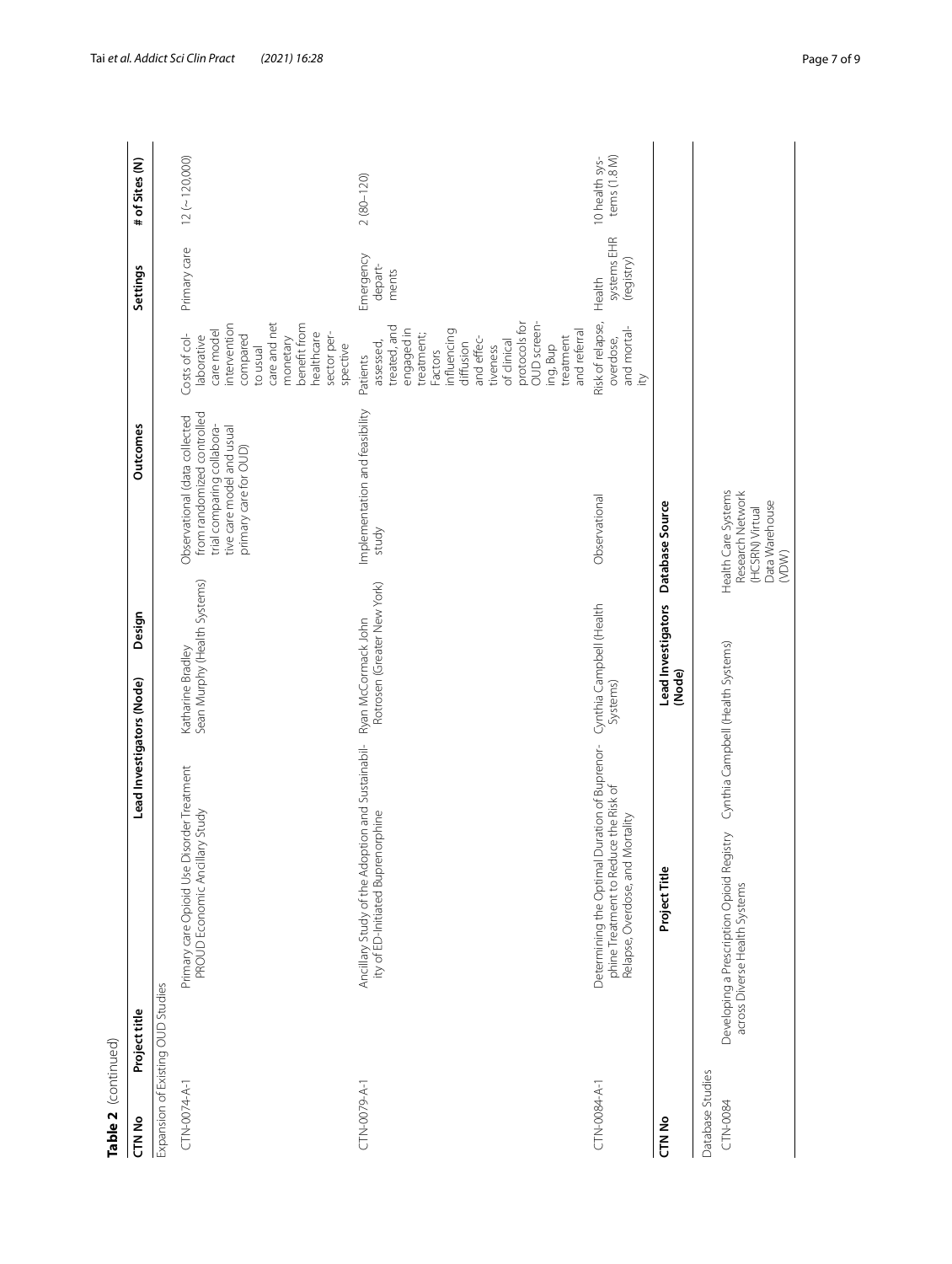| Table 2 (continued) |                                                                                                                                                                                      |                                                               |                                                                                                                                  |                                                     |
|---------------------|--------------------------------------------------------------------------------------------------------------------------------------------------------------------------------------|---------------------------------------------------------------|----------------------------------------------------------------------------------------------------------------------------------|-----------------------------------------------------|
| CTN No              | Project Title                                                                                                                                                                        | Lead Investigators<br>(Node)                                  | Database Source                                                                                                                  |                                                     |
| CTN-0085            | Impact of Drug-Focused 12-step Mutual<br>Selection Bias-Free Estimation of the<br>Help Groups                                                                                        | Keith Humphreys (Western States)                              | (DTSG) facilitation<br>7 federally-funded<br>12-Step Groups<br>clinical trials of<br>Drug Focused<br>interventions<br>randomized |                                                     |
| CTN-0086            | Outcomes for People with Opioid Use<br>Inpatient versus Outpatient Treatment<br>Disorder                                                                                             | Daniel Hartung (Western States)                               | and Vital Statistics<br>Data Set (TEDS),<br>data in Oregon<br>and Oklahoma<br>ment Episodes<br>Medicaid, Treat-                  |                                                     |
| CTN-0087            | Discontinuation for Buprenorphine Care<br>in the Veterans Health Administration<br>A Foundation to Examine Reasons for                                                               | Adam Gordon (Greater Intermountain)                           | Warehouse (CDW)<br>VA Corporate Data                                                                                             |                                                     |
| CTN-0094            | Individual Level Predictive Modeling<br>of Opioid Use Disorder Treatment<br>Outcome                                                                                                  | Sean X. Luo (Greater New York)<br>Daniel J. Feaster (Florida) | CTN Data Share                                                                                                                   |                                                     |
| CTN-0106            | urement-Based Care Tools Derived from<br>Derivation and Validation of New Meas-<br>the Brief Addiction Monitor (BAM)                                                                 | James McKay (Pacific Northwest)<br>Andrew Saxon               | Warehouse (CDW)<br>VA Corporate Data                                                                                             |                                                     |
| CTN <sub>No</sub>   | Project Title                                                                                                                                                                        |                                                               |                                                                                                                                  | Lead Investigators (Node)                           |
|                     | Training and Dissemination Studies                                                                                                                                                   |                                                               |                                                                                                                                  |                                                     |
| CTN-0089            | Integrating Nurse Practitioner Buprenorphine Wavier Training into Graduate Nursing Curriculum                                                                                        |                                                               |                                                                                                                                  | Karen Hartwell Kathleen Brady (Southern Consortium) |
| CTN-0090            | Innovatively Increasing PCP Prescribing of<br>Electronic Solution (MBC4OUD)                                                                                                          | Buprenorphine: Measurement Based Care and Integrated          |                                                                                                                                  | Adriane dela Cruz Madhukar Trivedi (Texas)          |
| <b>CTN-0091</b>     | Preventing and Identifying Opioid Use Disorder using the Six Building Blocks (6BBs) for Improving<br>Opioid Prescription Management                                                  |                                                               |                                                                                                                                  | Laura-Mae Baldwin (Pacific Northwest)               |
| CTN-0103            | Expanding Clinical Research Training on Implementing the Evidence-based Hub and Spoke Model of Lisa Marsch (Northeast Node)<br>Medication-Assisted Treatment for Opioid Use Disorder |                                                               |                                                                                                                                  |                                                     |